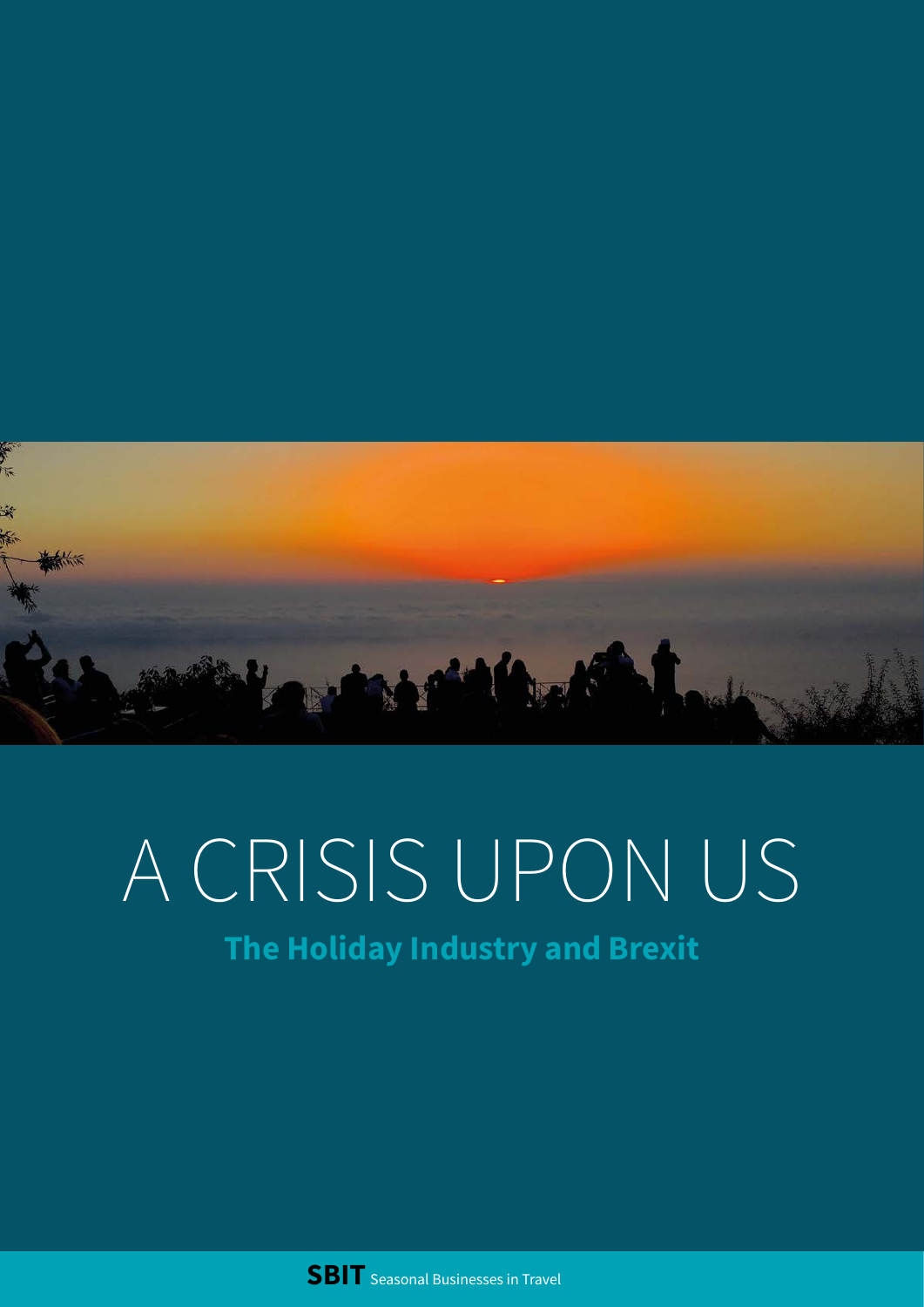## Brexit - what is at stake?

The UK outbound travel industry is a significant part of the UK economy which is often overlooked. Why, when, according to the Office for National Statistics, Brits took 71.7 million outbound trips in 2018? Whilst this is down from the high of 72.8 million in 2017, it would indicate outbound travel is still important to very, very many of us.

Overlooking this is even more surprising when you look at how much this sector contributes to the national economy – it is valued at £34.3 billion. And of course the Exchequer benefits significantly too with a direct contribution of £2.4 billion $^1$ .

Importantly, this has been a growth sector; between 1980 and 2015 inbound visits to the UK grew 190%. However, the growth in outbound tourism over the same period was  $240\%$ <sup>2</sup>.

Where employment is concerned, UK jobs provided by the outbound travel industry exceed those in notable manufacturing industries such as food and electrical equipment<sup>3</sup>. It is estimated that 214,000 jobs are directly sustained by the travel industry (an increase of 14% since 2009).

In fact, commercial activities powered by the UK public's desire to travel abroad outstrip the entire UK farming and fishing industry<sup>4</sup>.

So, with the majority of these trips being holidays and the EU the main destination (75% of the 53 million leisure and business trips are to a European country<sup>5</sup>), this means leaving the EU will have a significant impact on the UK outbound travel industry.

In our previous survey *'A Crisis Looming'* (Aug 2018) we outlined the sizeable contributions the UK holiday industry makes to the UK economy, including employment and also how membership of the EU has delivered choice and affordable prices to UK holidaymakers.

We warned of the serious threats ahead in relation to jobs particularly for the young and to the size and continued existence of a diverse industry that provides choice and service to holidaymakers. We also pointed to the upward pressure on holiday prices for consumers.

4  *The Economic Value of Outbound Travel to the UK Economy June 2015. Report for ABTA by CEBR* 5  *Office for National Statistics (ONS), Travel Trends 2016*



This, our follow-up survey conducted in November 2019, unfortunately shows that these forecasts have already proved correct. Those surveyed report job cuts on average amount to 30% of staff since 2016, reductions in the number of holidays committed to (pre purchased) of **almost a fifth** and price rises of just short of £100 per customer – a figure which is lower than might have been expected given 3 rounds of no-deal preparation.

<sup>1</sup>*The Economic Value of Outbound Travel to the UK Economy June 2015. Report for ABTA by CEBR* 2  *Tourism: statistics and policy, House of Commons briefing paper 06022 30th June 2016* 3 *Ibid.*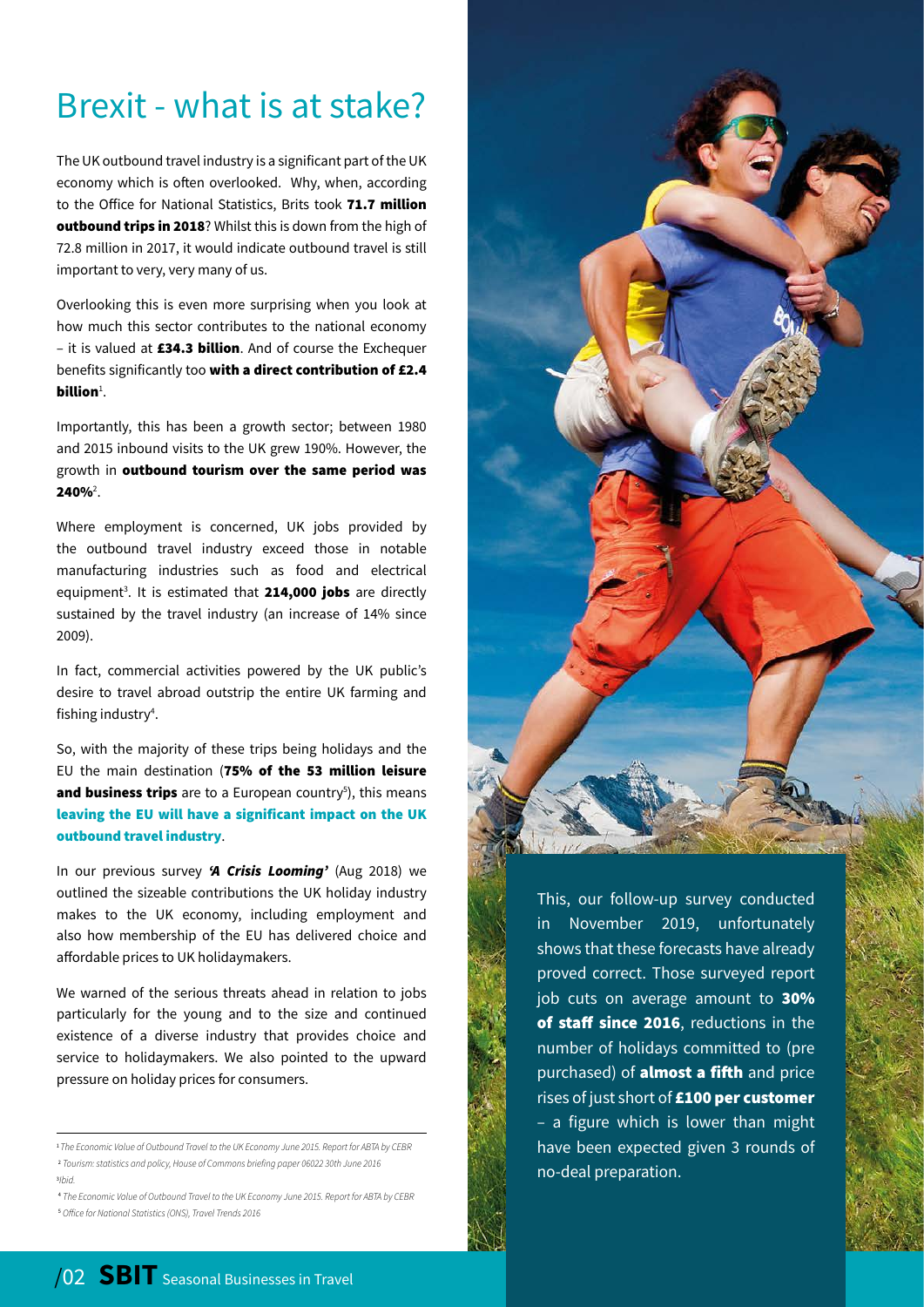# The Great British Holiday ... is mostly to Europe



**EUROPE**



As Europe remains the biggest destination for our holidays, it is easy to see that the UK's membership of the EU has been pivotal in the growth of the economic contribution the British travel industry makes to the UK economy. It has not only made travel easy for consumers, but ensured the transfer of staff, goods, flights and information is frictionless – in other words 'cost light'.

Since the deregulation of European skies in the 1990s, there has been a 180% increase in routes across the continent and a substantial drop in prices - fares have reduced by over 40% for lower cost flights within Europe<sup>6</sup>. This has been a huge stimulus for growth for holiday companies has benefitted holidaymakers in terms of value for money as these industries are closely intertwined.

As a result, UK holiday companies have been able to operate incredibly efficiently and pass these savings on to holidaymakers, who have until now enjoyed millions of affordable holidays. Keen prices have themselves stimulated growth and this has resulted in an industry that makes a significant contribution to the economy.

In 2016, holidays to Europe alone by UK residents, accounted for an estimated £16.5 billion contribution to UK GDP. The Exchequer benefitted to the tune of an estimated **£1 billion**<sup>7</sup>. This is equivalent to over 10% of our current net membership fees for the EU.

The outbound activity holiday sector (walking, camping, skiing, sailing etc.) has



also grown over recent years. This sector alone is responsible for an estimated £9 billion of direct expenditure in the UK<sup>8</sup>. The UK ski market is worth around £3 billion a year alone<sup>8</sup>.

*'Having everything taken care of'* is the main reason people book a package holiday, with *'best value for the price'* and *'convenience'* being the other main reasons according to a recent survey by ABTA .

An important part of the Great British package holiday is that it is delivered by UK staff working overseas to run operations and deliver culturally compatible service levels – holidays for the vast majority of Brits would not be the same without them.

Our membership of the EU means that UK staff working for holiday companies can move easily around the EU to work so as to cope with operational needs and peaks in demand.

Leaving the EU will remove this ability to move goods, resources and importantly staff frictionlessly. New barriers will increase costs and if the full force of existing European immigration law is imposed on UK citizens, will remove the right of free movement for UK workers to our neighbouring countries upon which many holiday companies depend.

<sup>6</sup>*Making a success of Brexit for travel and tourism ABTA 2017*

- <sup>7</sup>*Brexit and British Outbound Tourism SBIT Dec 2017*
- 8  *Brexit and British Outbound Tourism SBIT Dec 2017*
- 9  *Travelling Together The value of UK outbound Tourism. Figures taken from Duplare/Ski Weekends UK ski market 2017.*
- <sup>10</sup> *Holiday habits Report 2017 ABTA*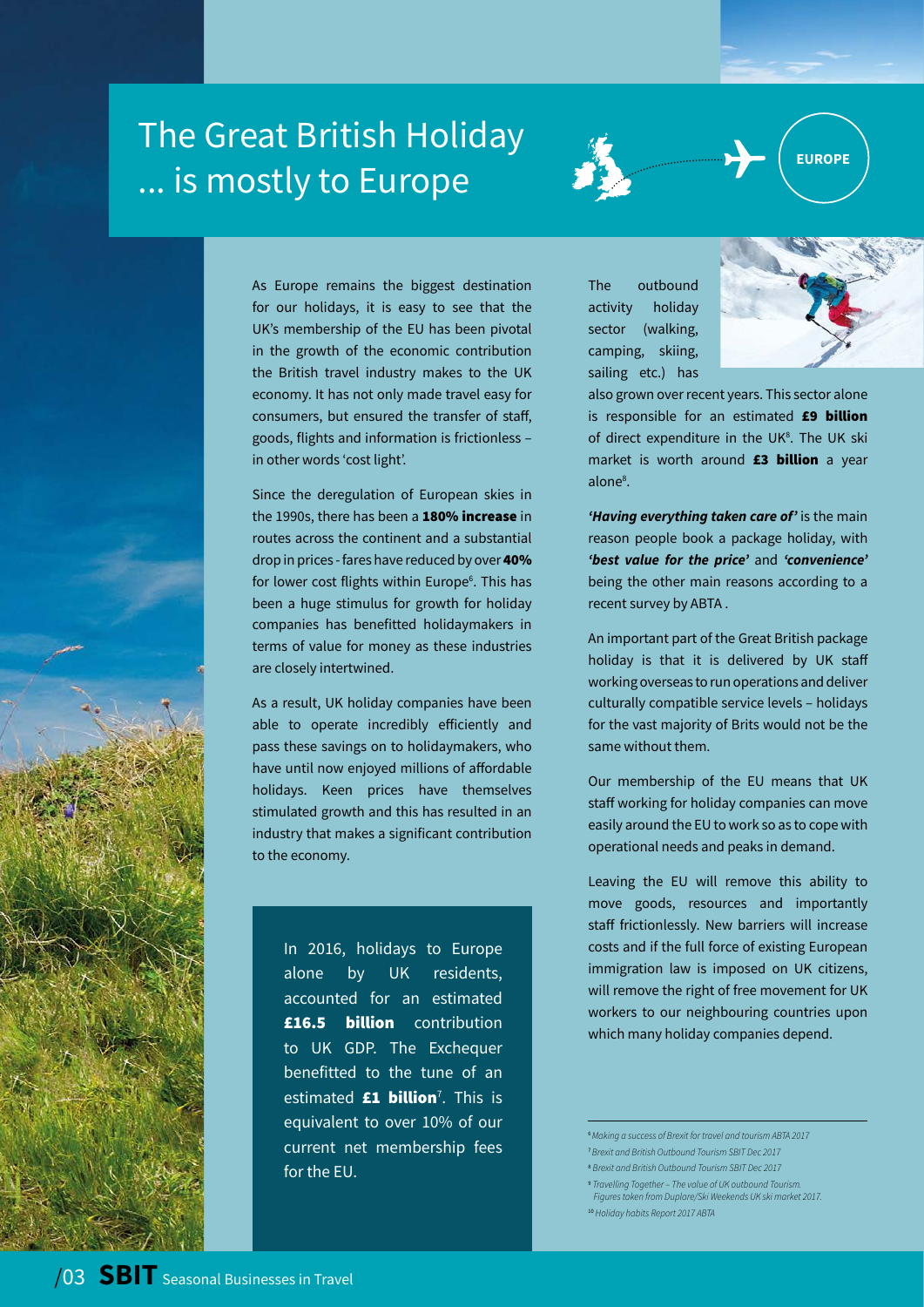

# The holiday industry and the importance of secondment and free movement of labour

For many holiday companies, a key element of their operational efficiency is the ability that membership of the EU has given them to quickly and seamlessly deploy UK staff to the EU (and around the EU) to cover peaks in holiday demand. As the outbound holiday sector has grown, so has the number of people employed directly and indirectly in it.

Previous industry surveys have indicated that at least 25,000 UK  $citizen<sup>11</sup>$  work in the EU supporting the outbound tourism industry, many of whom are seconded (temporarily posted) to work in the EU. These staff continue to pay their social charges and taxes in the UK, continue to receive their social benefits and the UK economy continues to receive the substantial revenue estimated to be generated by these contributions.

As social charges and taxes are generally lower in the UK than other EU countries and added to the fact that there is currently little or no bureaucracy for employers, these savings have been passed on to UK holidaymakers who have enjoyed affordable holidays as a result.

For many holidaymakers, these UK staff are a key part of their holiday and deliver culturally compatible service; in a recent survey of UK skiers booked through intermediaries (tour operators, travel agents etc) 69% said that a resort representative was either important or that they would not travel without one<sup>12</sup>.

<sup>11</sup>*T Brexit and British Outbound Tourism SBIT Dec 2017*

<sup>12</sup> *The British ski holiday market - LHM Conseil January 2018*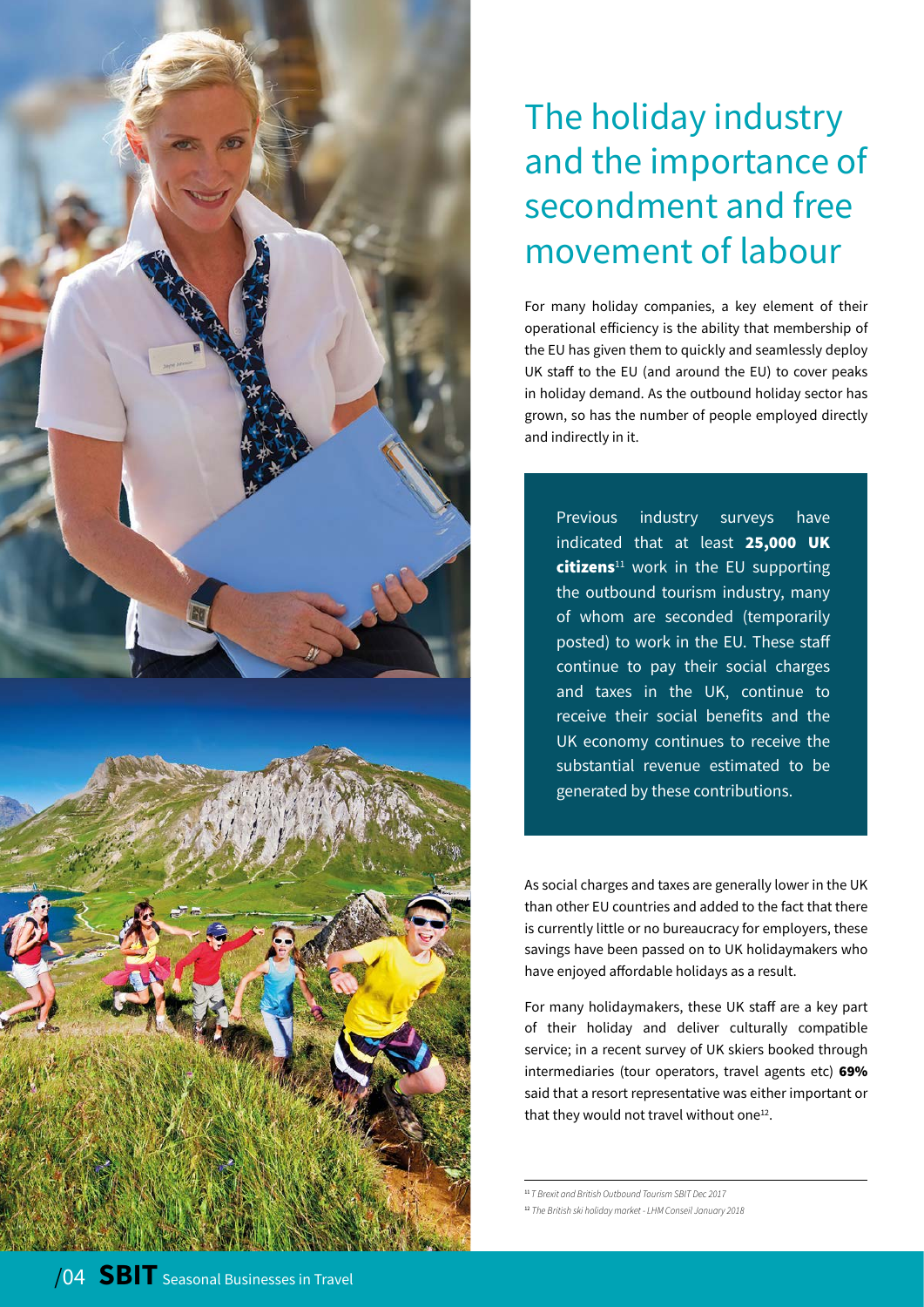This is set to change drastically should we leave the EU; once outside, EU immigration controls will apply to us. Furthermore, whatever the UK does, and this may be a points-based system for example, is likely to be mirrored by the EU. This is likely to at best restrict the number of UK citizens who are able to work in the EU and at worst curtail them to such a degree that many UK companies' business models will be rendered completely unsustainable.

As well as requiring onerous, lengthy, costly processes of registration, visa/work permit and right of stay applications, these applications can be refused making recruiting and planning extremely difficult. The resulting additional costs are likely, to some degree, to be passed on to the UK consumer.

Where the UK workers and their employers are not put off by these new barriers and their application is successful, their social security contributions and taxes currently being paid to the UK Exchequer, will instead be payable to the government of the country of work instead. This will mean a loss of revenue to the UK economy and, without new measures being put in place, a probable loss of future pension and other benefits for the UK staff involved due to gaps in their UK social security contributions.

Our survey in 2018 indicated the first signs of contraction in employment amongst the 135 companies surveyed of 7%13. Our most recent survey results show an acceleration in job cuts that is far more substantial and that the young are taking the brunt of these cuts.

13 *'A Crisis Looming' SBIT Aug 2018*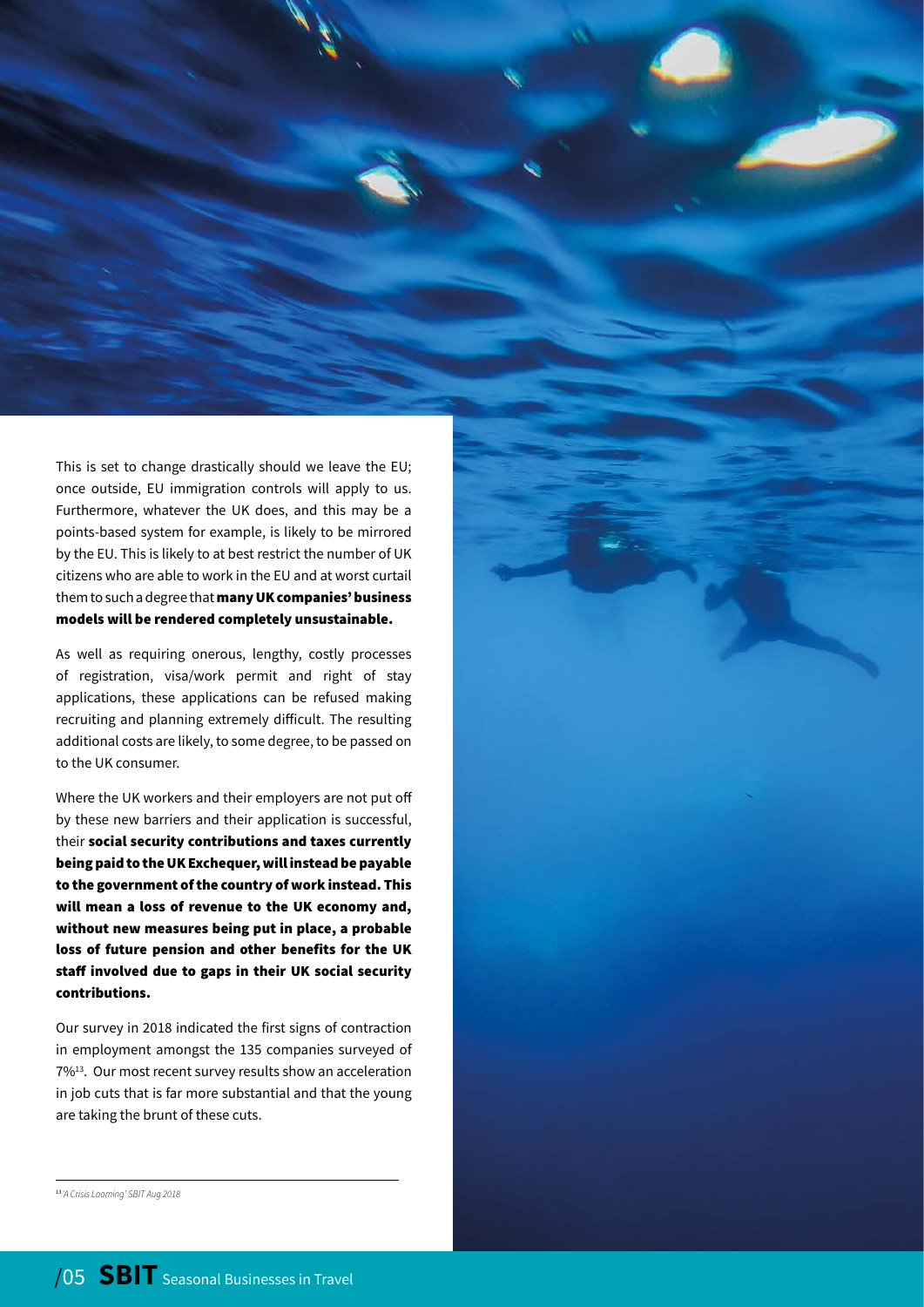# Loss of choice for holidaymakers

Most of the 200+ members of SBIT are SMEs offering more diverse choice and flexibility than 'mainstream' multinationals. Many were founded by or are largely staffed by people who started their careers in the very roles that are under threat. This experience of working and living in the destinations they are selling is key and highly useful for specialist holidays such as skiing or camping.

However, it is these very companies whose business models are at risk should we leave the EU resulting in a loss of choice for the UK consumer.

The majority of these seasonal travel businesses are operating a model of 'committed' beds – they secure (and often pay for) the bed capacity in advance of selling the holiday so as to ensure that there is sufficient capacity to meet demand from the UK market. Any reduction in bed capacity not only threatens the economies of scale of these companies but also the choice and availability for the British consumer – especially at peak times when the rest of Europe is on holiday.

Our survey results show that overall, since 2016, there has already been a reduction in holiday availability just amongst the 65 companies in the survey of 19% - almost a fifth and this has been largely driven by the anticipation of the difficulties to come once the freedom of movement is lost

A reduction of 3800 beds per week over an average ski season for example of 17 weeks equates to nearly 66,000 fewer holidays on sale to the UK consumer in 2020 compared to 2016.

| <b>Company size</b> | <b>Bed capacity</b><br>reduction | $\frac{0}{0}$ |
|---------------------|----------------------------------|---------------|
| Large               | $-3,296$                         | $-25%$        |
| Medium              | $-397$                           | $-7%$         |
| Small               | $-166$                           | $-17%$        |
| <b>TOTAL</b>        | $-3,873$                         | $-19%$        |

Amongst some companies in the survey, the cuts to the size of their programmes has been between 30% and 50%.

Such a reduction in holiday offering will also be affecting the business models and economies of scale of these companies. Some are reporting that their businesses are close to being unviable (financially and operationally) and this is certainly the case if the current model of free movement is lost.

Fewer independent holiday companies in the market reduces not just diversity of choice but quality, innovation and price competition too. Supermarkets are not always the cheapest for everything and it is independents that often shine a light on this. Choices for holidaymakers will be concentrated into the hands of a smaller number of large multinationals – such as Thomas Cook.

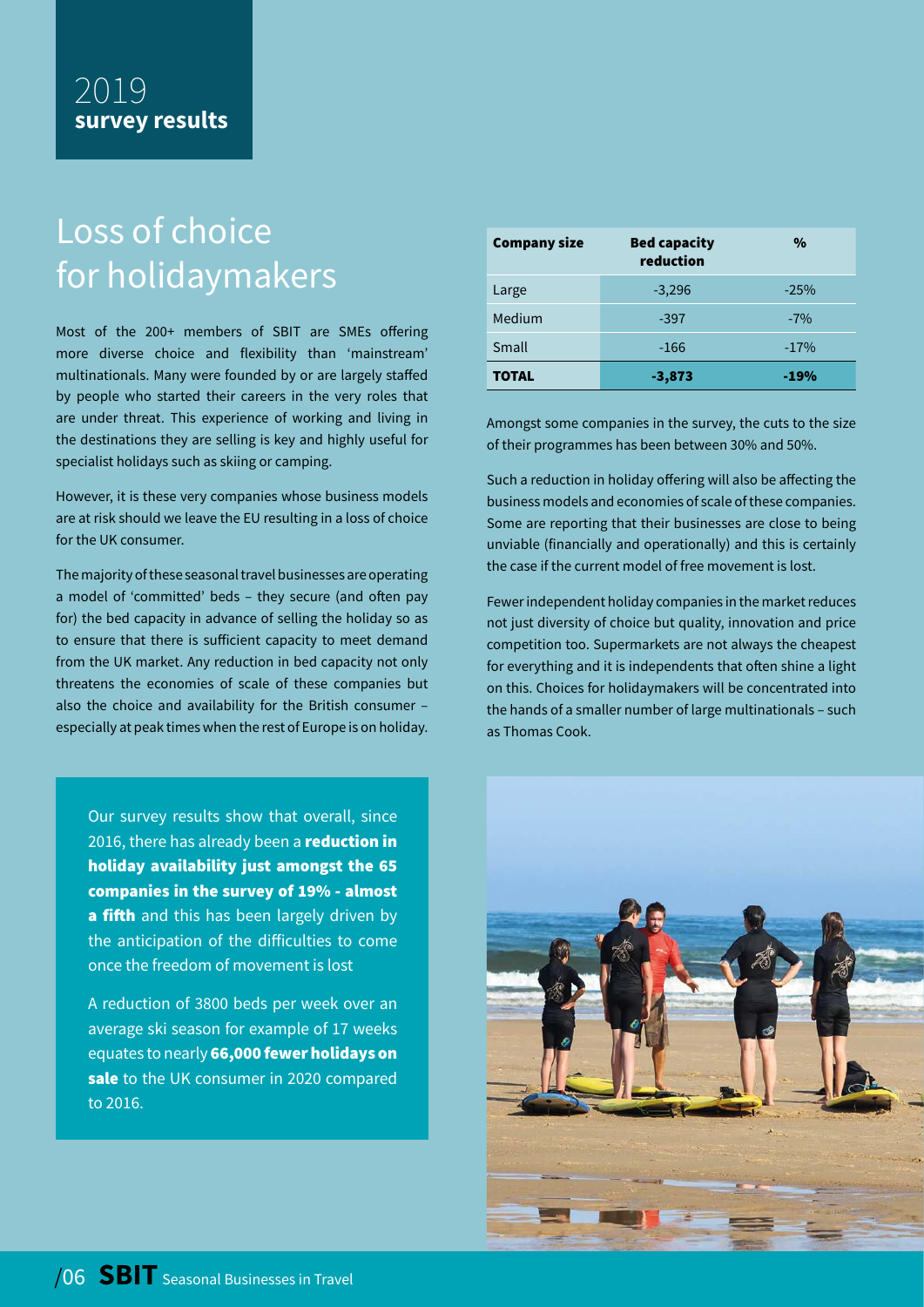### Job losses

Behind these substantial cuts in the number of holidays on sale is the very real fear that certainly in the event of a no-deal and very probably even with a negotiated exit, UK companies will lose the right they currently enjoy to frictionlessly move staff and resources to and around Europe to service these holidays.

In addition to the lengthy, costly and uncertain processes that, in future, are likely to be required for British businesses and workers to work in the EU, very many of these companies are not and cannot be set up to run a foreign payroll or to recruit and employ non-UK staff as a foreign multi-national can. The existence of sufficient non-UK workers to fill these positions is also not certain, so the loss of free movement for UK staff threatens their very existence.

In *'A Crisis Looming'*, published in August 2018, 134 companies reported they were already making jobs cuts of 7% of the seconded workforce. They widely anticipated further and more substantial job cuts in the event of leaving the EU.

Our most recent survey shows that despite still being in the EU, job losses have accelerated in the face of uncertainty around the status of UK staff working in the EU in the future. These cuts to the workforce have been in excess of the cuts in the size of holiday programmes.

The 65 companies who took part in the current survey reported job losses amounting to over 1700 people – a 30% reduction compared to those numbers employed in 2016. These job losses are not exclusively those positions working in the EU but affects entirely UK-based jobs too.



| <b>Company size</b> | <b>Job losses</b> | %      |
|---------------------|-------------------|--------|
| Large               | $-1,400$          | $-37%$ |
| Medium              | $-290$            | $-19%$ |
| Small               | $-37$             | $-8\%$ |
| TOTAL               | $-1,717$          | $-30%$ |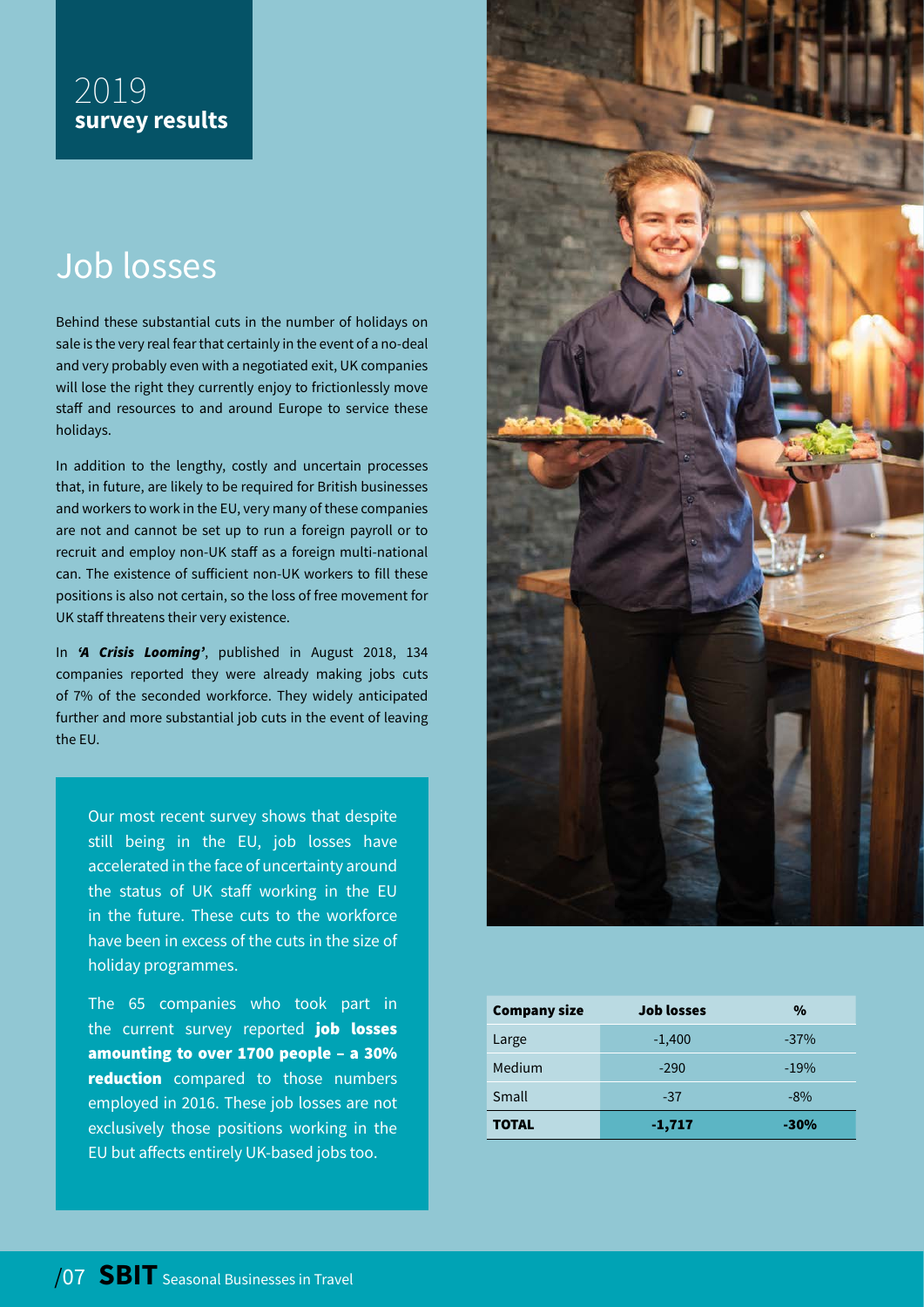## The young are worst affected

The UK's unique 'gap year' culture accounts for many of these roles (64%) being filled by workers aged 18-24 years.

Our survey in 2018 showed that the 134 travel companies questioned seconded just short of 6000 UK employees to the EU on a seasonal basis.

#### **78%**

**of overseas roles are customer facing**

#### **56%**

**of permanent or UK staff have worked overseas (ski 62%)**

#### **78%**

**of the companies surveyed are running apprenticeships or training in UK and/or in EU**

#### **64%**

**of workers posted overseas are 18-24 and 23% are 25–34 (87% are under 34 years)**

For many in the 18–24 year age group these are first jobs providing excellent work experience, developing transferable skills, raising cultural awareness and language skills. They are the training grounds (both in terms of apprenticeships as well as service experience) not just for the holiday industry but for the hospitality and service sectors in general.

The 30% cut in jobs revealed by our survey also represents a lack of investment in future skills as many of these young people go on to develop their careers in the very sectors they started in – holidays and hospitality.

*"We train our resort teams of often young people from different social backgrounds in high standards of customer service. They are responsible for looking after our guests and their travel arrangements, ensuring they have the best possible experience with us which is good for business.* 

*We must not lose these jobs and the training and experience these people in the hospitality sector bring back in to the UK economy, we therefore need the government to urgently address the issue of visa-free movement for our staff in Europe."*

- Paul Carter, CEO of Hotelplan, which operates Inghams, Ski Total and Esprit Ski.

Extrapolating from these figures, if the lowest percentage reduction of 8% (small operators) is applied across the estimated 25,000 jobs in the EU supporting outbound travel, this will mean that job losses are already in the order of 3,200 people. This has been a gradual, silent haemorrhaging of a workforce which, had it been all at once with the closure of a factory, would have made headlines.

Moreover, leaving the EU will mean UK holiday companies lose their automatic right to deploy UK staff overseas. As the visa and right to stay application processes are longwinded and can be refused, this will not prove feasible for many companies. This will certainly be the case if quotas for non-EU citizens are introduced in which case many more UK companies and UK jobs are at risk.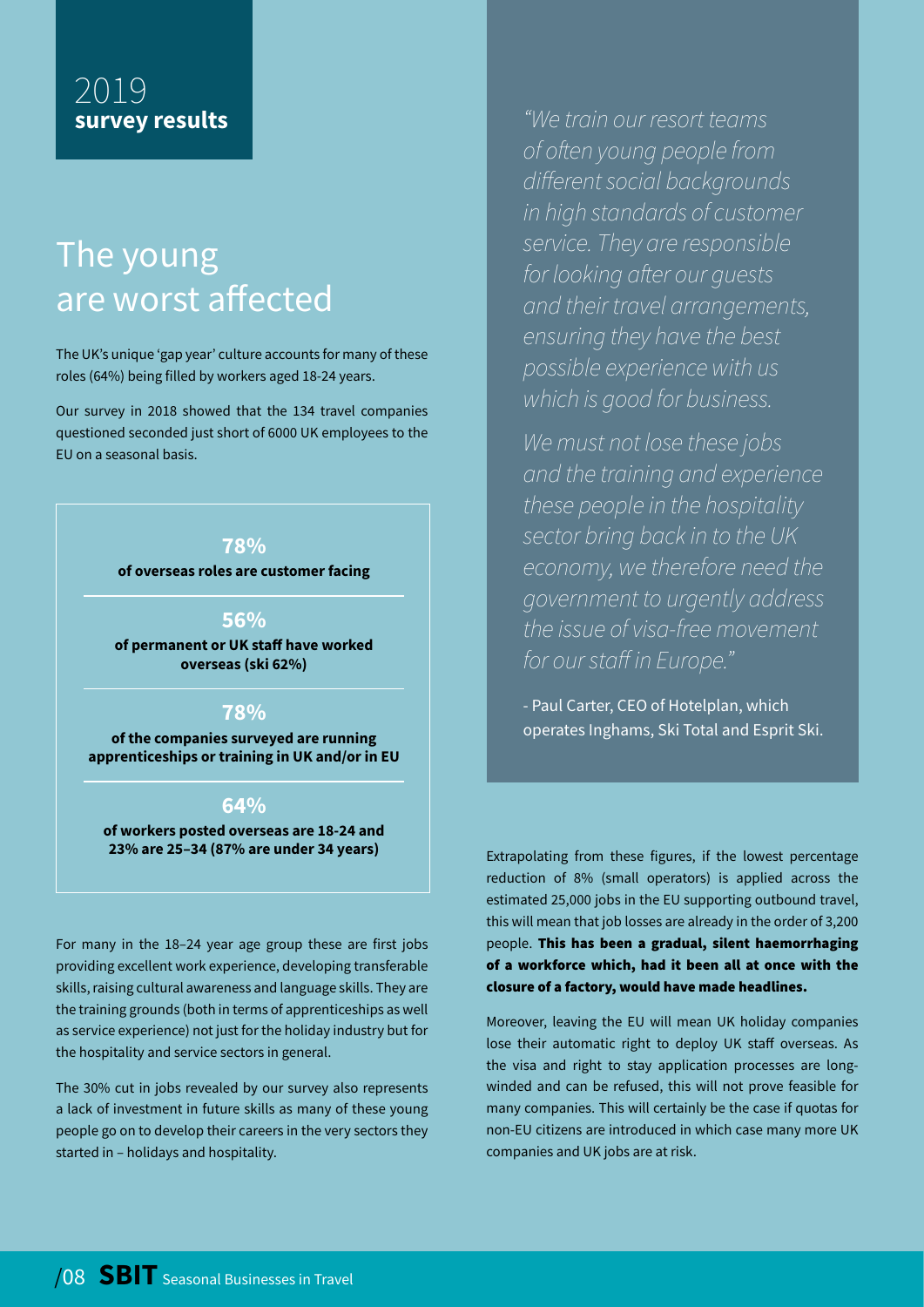# Increases in holiday prices

Our membership of the EU, in allowing British travel companies to move staff, goods, planes and resources seamlessly around Europe, has provided UK travellers with affordable holidays and this has in turn stimulated the growth of outbound travel.

Our previous survey in August 2018 indicated that the vast majority of those questioned predicted substantial increases in their cost bases should we leave the EU and therefore lose these advantages.

Our 2019 survey shows that in **the** anticipation of the end of frictionless movement of UK staff, goods and resources UK travel companies have made substantial cuts to holiday capacity. The consequence of this is a reduction in the economies of scale which has been a factor in delivering competitive prices to consumers.

British travel companies are resourceful and will, as always, try to work through these. And it could be argued that were it not for the resourcefulness and strong negotiating undertaken by UK companies, price increases to consumers would have been higher. However, those surveyed have indicated they have had to increase prices by an average of almost £100 per head this year.



| <b>Company size</b> | <b>Holiday price</b><br>increase | $\frac{0}{0}$ |
|---------------------|----------------------------------|---------------|
| Large               | £61                              | 6%            |
| Medium              | £98                              | 14%           |
| Small               | £103                             | 14%           |
| <b>AVERAGE</b>      | £97                              | 13%           |

The highest price rises are amongst the smaller and mediumsized operators who are unlikely to have the economies of scale to absorb the price pressures. In the smaller niche luxury sector, prices have been increased substantially – averaging an additional £370 per person.

If the UK does leave the EU, holiday prices in this sector are likely to increase further as the cost of employing UK staff in the EU will increase. In this event, UK travel companies will no longer be able to employ UK staff on a UK payroll and will instead have to set up an EU company, run a payroll in that country, with higher social charges and taxes payable. They will be forced to recruit many of their staff from within the EU and for those UK citizens that they can employ, they will have to go through all the registration, visa, work and residence permit processes needed. Not only is this more expensive, but for many UK travel companies this will just not be feasible or sustainable.

All these costs will need to be passed to the consumer, meaning that leaving the EU will almost certainly bring about further price increases for holidaymakers.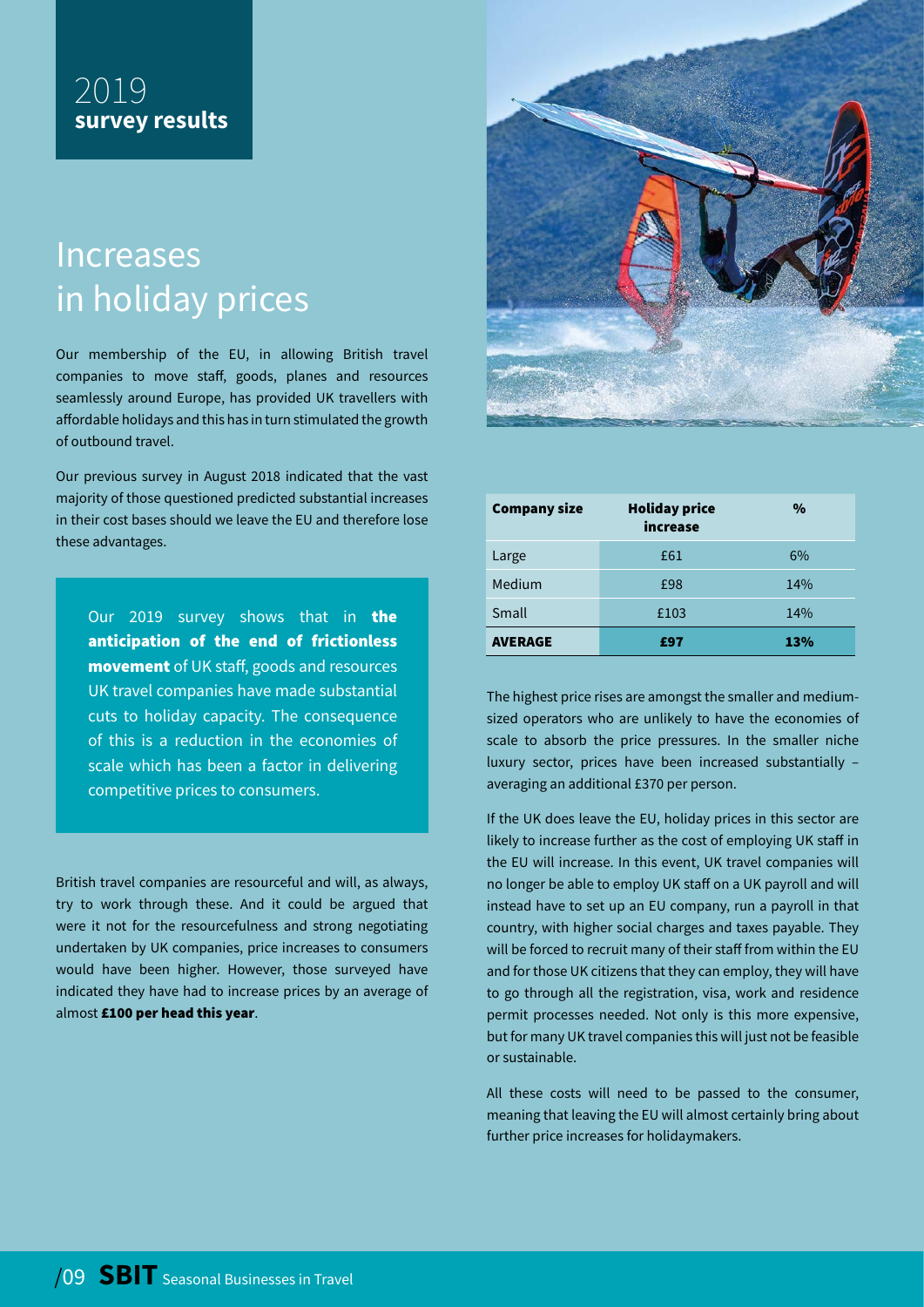### Conclusion

Leaving the EU will introduce real and major barriers to UK based travel companies operating in Europe. Most significantly, the loss of free movement of UK workers to Europe will mean that these mainly young workers may struggle to obtain even temporary, seasonal positions overseas. Even if they are able to work in the EU (and EU immigration rules are likely to make this difficult and uncertain), changes to rules regarding secondment may reduce the future social benefits for workers and substantially increase the employment cost to British travel companies. Furthermore, the availability of non-UK workers to fill the labour gap is dubious.

In the face of uncertainty around this, many UK travel companies have already reduced the size of their holiday offerings (c. 19% since 2016) in anticipation of these barriers and jobs have been cut by an even larger amount (c.30% since 2016). Leaving the EU can only mean there is more of this to come.

The loss of jobs amongst those seconded to work in the EU is predominantly amongst young people in the UK and these are often first jobs with training and apprenticeships offered.

The companies most likely to cease trading are the small and medium-sized companies which are the mainstay of what has hitherto been a diverse and competitive UK outbound travel industry. This is an industry which had been growing, which contributes significantly to the UK economy and offers competitive prices and choice to UK holidaymakers.

Revenue from social charges and taxes for those seconded to the EU will no longer be enjoyed by UK Exchequer but instead go to the host country. The experience and expertise developed by the opportunity to work abroad will be lost to many of the younger generation and in future to UK PLC altogether.

The door will be left wide open to the European based multi-nationals dominating the package travel market, changing the holiday experiences and choices of millions of Britons.